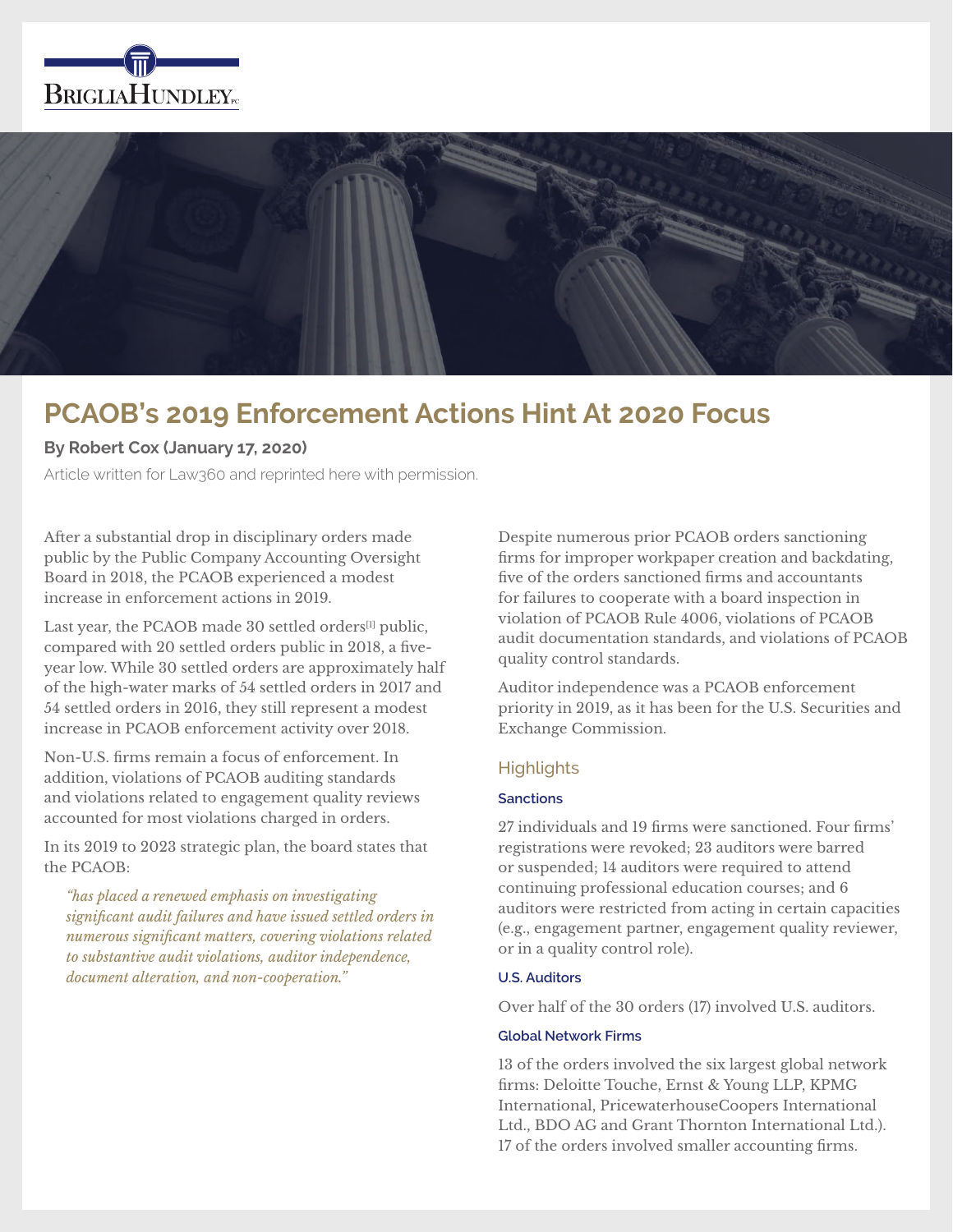

### **Non-U.S. Firms**

13 of the 30 orders involved non-U.S. accounting firms or accountants. Hong Kong and Korea accounted for three orders each. Mexico accounted for two orders. Countries with one order included Bermuda, Canada, Colombia and India.

### **Nature of Violations**

While many of the settled orders involved violations of PCAOB auditing standards, several orders involved violations of PCAOB quality control standards and independence.

For example, the PCAOB sanctioned a Mexican member firm of a global network firm for failing to comply with PCAOB quality control standards by failing to suitably design, effectively apply, and appropriately monitor quality control policies and procedures to provide reasonable assurance with respect to independence. The sanctions imposed included a \$100,000 civil money penalty.

# *Improper Backdating and Alteration of Workpapers Remains a Problem*

Improper alteration and backdating of workpapers continues to be a problem, particularly for foreign affiliates of global network firms. Over the last five years, the PCAOB has issued several settled orders containing substantial civil money penalties against non-U.S. affiliates of the global network firms.

In 2019, two of the three largest penalties were for improper alteration by BDO Mexico and Deloitte Korea. Both firms self-reported and were given credit under the board's extraordinary cooperation policy.

# *Broker-Dealer Independence and Engagement Quality Review Violations Decline*

In 2019, there was a significant decrease in sanctions imposed against auditors of broker-dealers for preparation of a client's financial statements or failure to obtain engagement quality reviews.

### **Undertakings**

Like the SEC, the PCAOB is increasingly requiring undertakings by firms in its enforcement orders.

### **New Enforcement Director**

On Dec. 17, 2019, the PCAOB announced that in January 2020, Patrick Bryan will become only the second director of the Division of Enforcement and Investigations since the PCAOB's founding.[2]

### **Form 3, Special Reporting Form, Violations**

PCAOB Rule 2203 requires firms to file special reports with the PCAOB upon the occurrence of such events as a firm becoming aware of a partner or audit manager has become a defendant in a criminal proceeding or disciplinary proceeding or becoming aware that such a proceeding has concluded.

Since November 2015, the PCAOB has issued multiple orders sanctioning firms for failure to timely disclose certain reportable events on Form 3. The PCAOB issued three orders involving Rule 2203 violations in 2019.

# **Nonidentification of Issuers and Broker-Dealers in Orders**

For the first time, and consistent with new 2019 guidelines, the PCAOB is moving away from identifying issuers and broker-dealers by name in settled orders.[3] In matters that do not involve alleged deficiencies in the performance of an audit, Division of Enforcement and Investigations staff generally recommend that the settled order not identify the issuer or broker-dealer. Staff will generally recommend identification of any issuers or broker-dealers where:

- The issuer or broker-dealer has disclosed or admitted previously to concerns regarding the financial statements or internal controls;
- A separate regulator (e.g., the SEC) has taken, or plans to take, public action against the issuer or brokerdealer or its directors or officers; or
- The issuer or broker-dealer or its directors and/or officers have been found in a public proceeding to have engaged in relevant misconduct.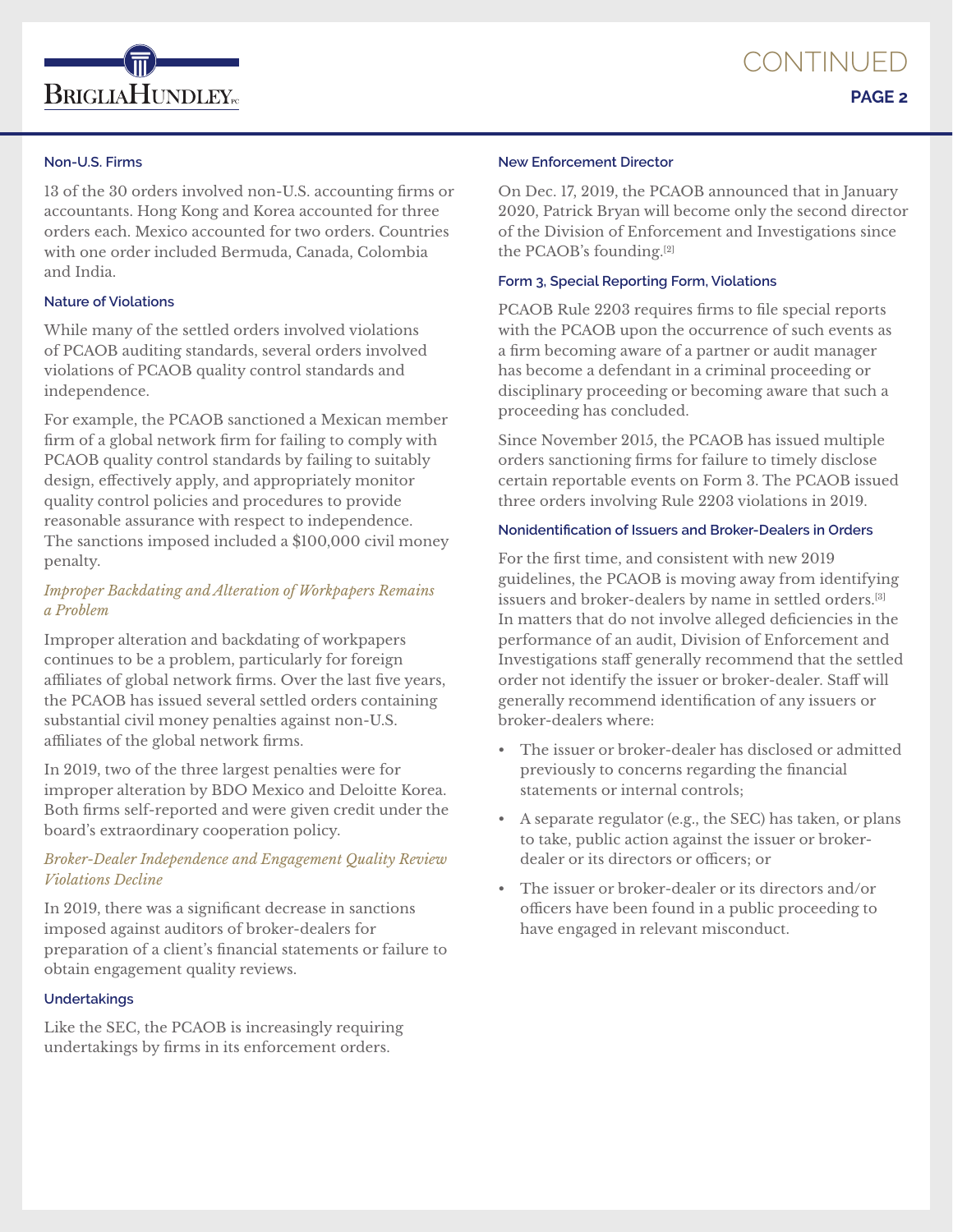

# Significant Settled Orders

### **Improper Work Paper Alteration**

Two of the three highest civil money penalties sanctioned global network firm foreign affiliates for violations of PCAOB standards regarding audit documentation and improper alteration of work papers.

# *BDO Mexico*

In October 2019, the PCAOB sanctioned BDO Mexico and six partners for participating in, directing, or contributing to the improper alteration of audit documentation.[4] Four of the partners were found to have provided misleading information to PCAOB inspectors during the 2017 firm inspection.

BDO Mexico represents the highest civil money penalty imposed in 2019. The board imposed a civil money penalty of \$500,000 on BDO Mexico, \$10,000 on two partners, and \$5,000 on two partners. In addition, the board barred one partner for three years, two partners for two years, and one partner for one year.

The board also required BDO Mexico to undertake certain remedial actions, including establishing new policies and procedures and providing additional training to auditors.

The order states that the firm was given extraordinary cooperation credit under the PCAOB policy.

The firm's cooperation included conducting an internal investigation and sharing the factual results with Division of Enforcement and Investigations staff.

### *Deloitte Korea*

Also in October, the PCAOB sanctioned Deloitte Korea and two former partners for violations of PCAOB quality control standards and the PCAOB Rule 4006 for failure to cooperate with a board inspection.[5]

The firm and the partners backdated audit work papers and altered hardcopy work papers after anticipating the firm's largest issuer audit would be selected for PCAOB inspection in 2014. The board imposed a \$350,000 civil money penalty on the firm and require the firm to undertake remedial measures.

The board considered the firm's extraordinary cooperation, including that it undertook and shared the results of an internal investigation. In addition, the board imposed a civil money penalty of \$10,000 and a twoyear bar on both partners.

#### **Independence Violations**

# *Marcum and Alfonse Gregory Giugliano, CPA*

In September, the board sanctioned Marcum LLP and a former partner who was Marcum's assurance services leader and the partner in charge of compliance with auditor independence requirements for violations of PCAOB Rule 3520, auditor independence, and AU Section 220, independence.<sup>[6]</sup>

The firm and the partner failed to comply with applicable independence requirements in connection with audits and interim reviews of 62 issuer clients that presented at the firm's annual Marcum MicroCap Conference from 2012 through 2015. The conference was an investor conference at which smaller or emerging public companies made business presentations to audiences that included potential investors.

Marcum and two senior partners made public statements advocating the high-quality investment potential of the companies presenting at the annual conference, 62 of which were the firm's issuer audit clients.

The board imposed a civil money penalty of \$450,000 on Marcum and \$25,000 on Giugliano and required Marcum to engage an independent consultant to review and make recommendations concerning Marcum's policies, procedures, staffing and training with respect to auditor independence.

# *Marcum Bernstein & Pinchuk*

In similar factual circumstances to the Marcum order, the board sanctioned Marcum Bernstein & Pinchuk LLP, a New York firm in which Marcum held a 50% interest, for violations of PCAOB independence and quality control standards and rules.[7]

MarcumBP's independence violations resulted from the firm's hosting of a China Best Ideas Investment Conference in 2013 and 2014. The conference was an investor conference focused on presenting Chinese public companies to audiences that included potential investors. Seven MarcumBP audit clients made presentations and/or were available for one-on-one meetings at the conferences.

The board imposed a civil money penalty of \$50,000 and required MarcumBP to undertake a review of its policies, procedures, staffing and training with respect to auditor independence.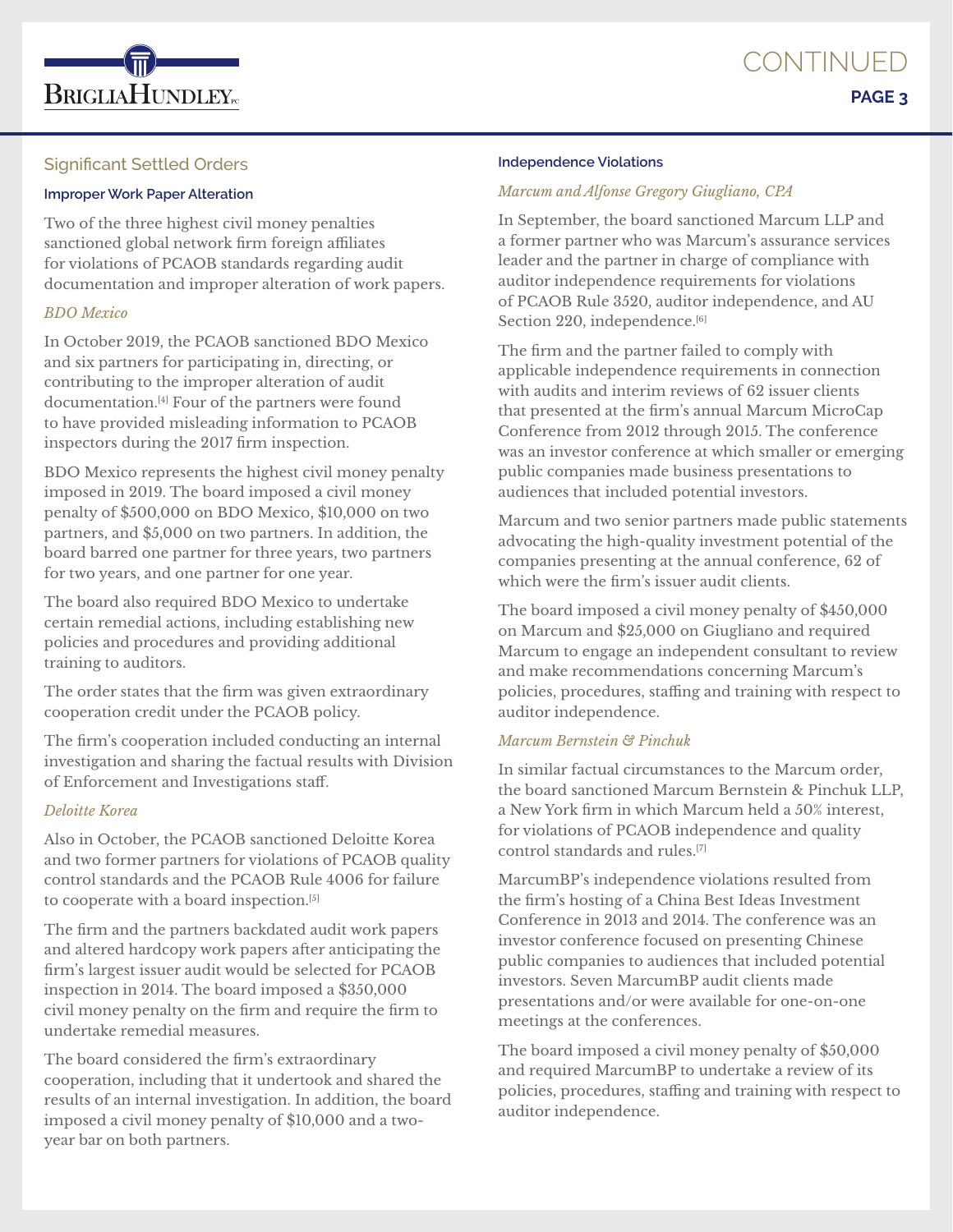

### *PricewaterhouseCoopers*

The PCAOB sanctioned a PwC Mexican affiliate for violation of independence standards and rules, failure to comply with PCAOB Rule 3526, communication with audit committees concerning independence, and PCAOB quality control standards.

During the 2016 and 2017 audits of the financials of an audit client that was a bank, covered persons in the firm had personal financial relationships with the client that were inconsistent with SEC regulations and PCAOB Rule 3520. In addition, the firm failed to timely make required written communications to the audit committee of the client bank that the firm covered persons had financial relationships with the client.

The board imposed a civil money penalty of \$100,000 on the firm and required the firm to undertake certain remedial measures.

### **Other Violations**

#### *Trainor*

PCAOB sanctioned an EY engagement partner who improperly determined in the face of contrary audit evidence that an issuer's deficiencies in internal control over financial reporting were mitigated by other controls.[8] This was the board's first order concerning a large firm engagement partner's improper evaluation of internal control over financial reporting.

The board barred Trainor from being an associated person of a registered public accounting firm for one year, imposed a civil money penalty of \$25,000, required forty hours of CPE, and if Trainor obtains consent from the board to associate with a firm after his one year bar, restricting Trainor for two years from the date of the order for roles he may perform on audits.

# *Kosiek*

A Baker Tilly partner received a two-year bar and \$25,000 civil money penalty for violating PCAOB auditing standards in connection with the integrated audit of a mortgage originator and bank in Michigan.[9]

Kosiek was an engagement partner. He violated PCAOB auditing standards by failing to follow-up appropriately after learning that a banking regulator had raised concerns about the client's allowance for loan and lease losses.

In addition, he failed to obtain sufficient audit evidence that the client had designed its controls to address the valuation assertion for the allowance for loan and lease losses. He also did not sufficiently evaluate the methodology used by the client to arrive at the allowance for loan and lease losses.

# Other Developments

### **SEC Overturns PCAOB Reinhart Decision**

On May 29, 2019, the SEC cancelled the disciplinary sanctions imposed by the PCAOB on a former partner of KPMG and former managing partner of KPMG's Albuquerque office, Cynthia C. Reinhart.<sup>[10]</sup>

The SEC held that the record did not support the PCAOB's finding that Reinhart engaged in repeated instances of negligent conduct as required by Section 105(c)(5) of the Sarbanes-Oxley Act of 2002 to support the sanctions imposed by the PCAOB.

The PCAOB found that Reinhart had engaged in repeated instances of negligent conduct in the fiscal year 2007 audit of Thornburg Mortgage Inc. because Reinhart's auditing failures concerned two audit areas related to: (1) Thornburg's ability to continue as a going concern, and (2) whether Thornburg had the intent and ability to retain its investments for a period of time sufficient to allow for any anticipated recovery in market value.

The SEC found that the PCAOB had not established that the fact that two audit areas were affected by Reinhart's allegedly negligent conduce necessarily means that repeated instances of negligent conduct occurred. The SEC also held that each of the acts alleged was not negligent. The SEC rarely overturns the PCAOB Going forward, this decision creates some uncertainty about the type of conduct that constitutes repeated acts of negligence in an audit failure case.

### **PCAOB Hearing Officer Appointed by SEC to Address Lucia**

To address its potential Lucia problem, the PCAOB's sole hearing officer, Marc B. Dorfman, was appointed by the SEC commissioners and sworn in at the SEC on April 8, 2019.[11]